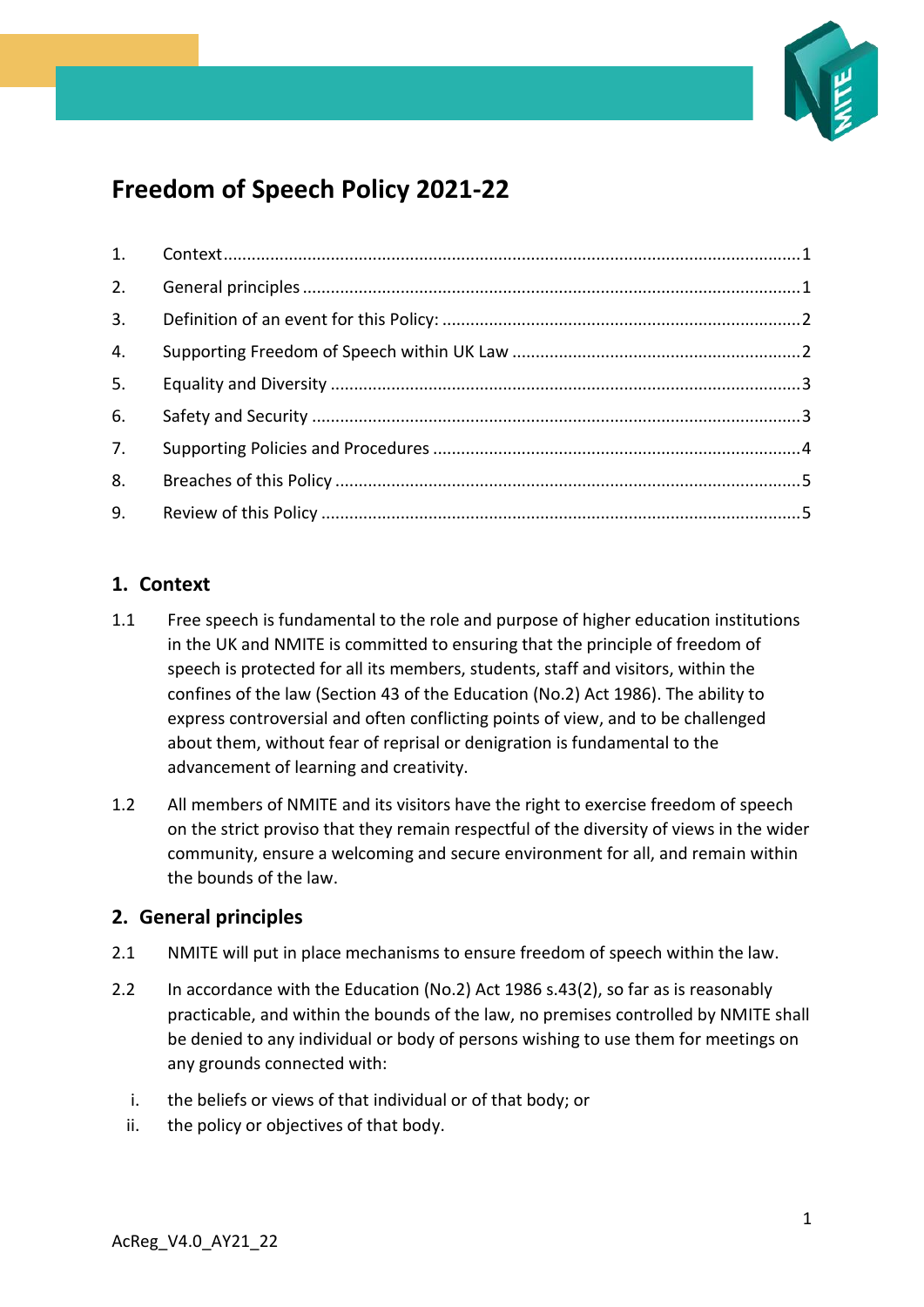

## <span id="page-1-0"></span>**3. Definition of an event for this Policy:**

- 3.1 An event refers to any gathering of staff, students, or visitors in relation to the core purpose and activities of NMITE, and/or, for any purpose which is not part of NMITE's academic curriculum or official business.
- 3.2 Such gatherings include, but are not limited to:
	- meetings, talks, debates or workshops arranged internally or externally;
	- − demonstrations and marches.
- 3.3 The principles set out in this Policy will apply to all the following:
- i. events taking place on any property which NMITE owns, holds a lease or habitually uses by licence or permission;
- ii. events taking place outside of such property as listed in  $(c(i))$  above which are organised, affiliated, funded or branded in NMITE's name - including events organised by individuals, groups or societies using NMITE's name and/or resources.
- iii. the NMITE name and/or brand can only be used in any event with the express permission of the NMITE Senior Leadership Team.
- iv. events taking place online, via mobile technology, or via other audio-visual technology which are organised, affiliated, funded or branded in NMITE's name including those organised by individuals, groups or societies or online communities using the NMITE name and/or resources. (Please note: these include but are not limited to: webinars, online discussion forums and social networking.)

## <span id="page-1-1"></span>**4. Supporting Freedom of Speech within UK Law**

- 4.1 NMITE is required to take such steps as are reasonably practicable to ensure that freedom of speech is secured within the law.
- 4.2 Freedom of speech is not therefore an absolute right, and there is no requirement to provide a platform for speech which amounts to a breach of the law, for example: speech which is defamatory or in contempt of court, or which constitutes an incitement to violence or terrorism (or glorification or encouragement of acts of terrorism) or incitement to religious or racial hatred, or harassment under the Equality Act 2010 (or other legislation as amended from time to time).
- 4.3 As with all providers of higher education in the UK, NMITE also has a statutory duty under the Counter Terrorism and Security Act 2015 s.26(1), when exercising its functions to have due regard to the need to prevent people from being drawn into terrorism (the "Prevent Duty").
- 4.4 NMITE prioritises its obligations under law and will not tolerate any unlawful acts against its people, community, property or the organisation itself, whether through speech or physical action.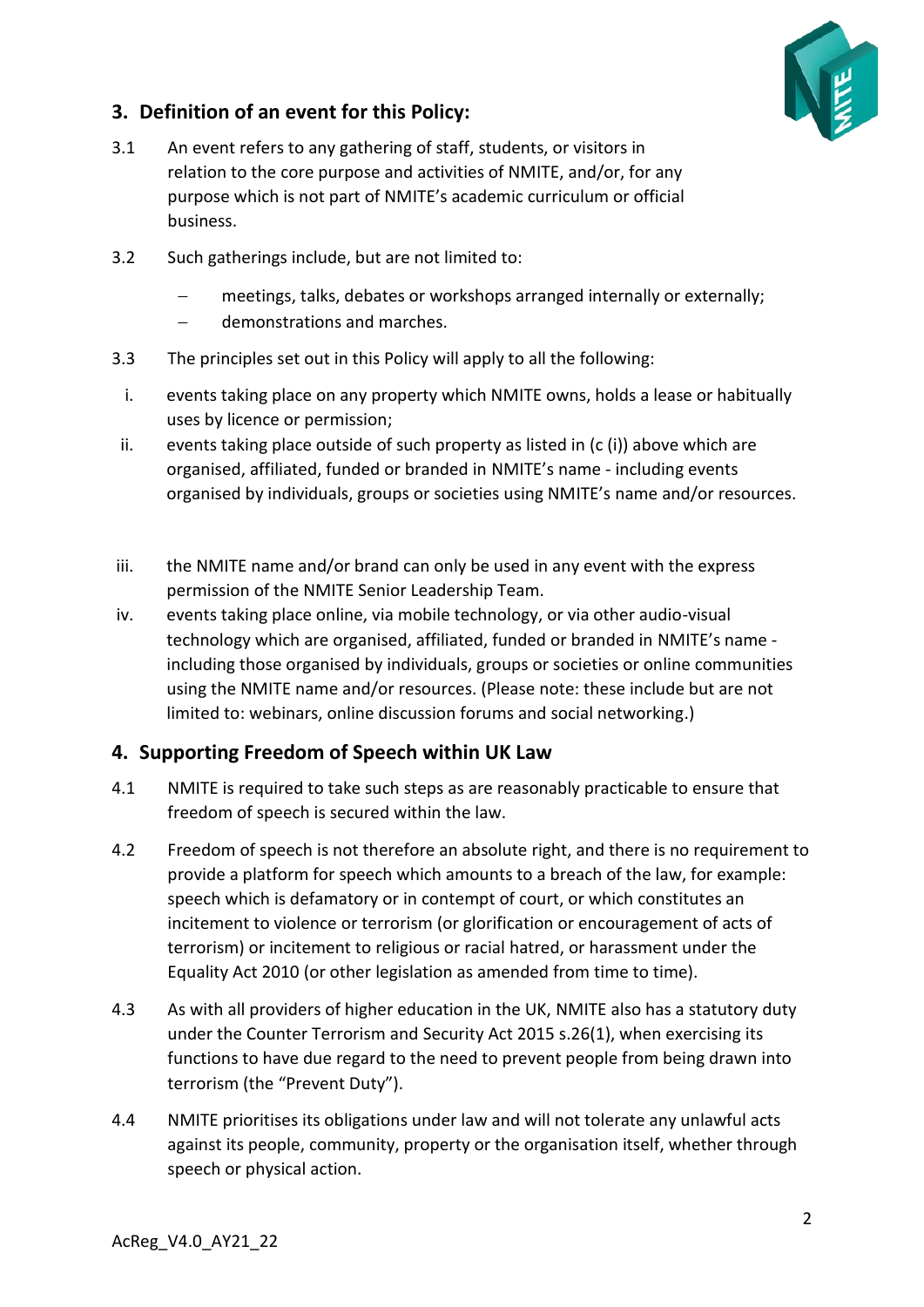

For example, anybody who engages in any conduct outlined in point 4.1 above, will be deemed to have transgressed the bounds of lawful speech. Equally, assemblies of persons, even if directed to lawful purposes, cease to be lawful if they cause serious public disorder or breach of the peace.

4.5 NMITE reserves the right to take advice from external bodies on the appropriate and reasonable assessment and mitigation of risks related to any visitors.

# <span id="page-2-0"></span>**5. Equality and Diversity**

5.1 Open debate and challenge are encouraged at NMITE, within the context of ensuring a working, learning and living environment where everybody is treated fairly and with dignity, respect and tolerance. It is therefore of paramount importance that individuals remain mindful of their obligation to respect the rights and dignity of others when articulating views and/or engaging in debate.

#### 5.2

## <span id="page-2-1"></span>**6. Safety and Security**

- 6.1 NMITE is committed to ensuring a welcoming and secure environment for its staff, students and visitors, however, where there is in any doubt about the personal safety of any person present at an event, it is obliged to exercise caution and ensure that an appropriate assessment of the risks is carried out. Therefore, NMITE reserves the right to impose conditions on an event in order to mitigate any identified risks, or to refuse permission for the event to proceed should it determine that any identified risks cannot be appropriately and reasonably mitigated.
- 6.2 Any event where there is a strong likelihood that the speaker or attendees may not be able to enter or leave the building safely and/or have the freedom within the law to deliver the speech will also be deemed to fall within the requirements of this Policy.
- 6.3 Encouragement of terrorism and inviting support for a proscribed terrorist organisation are both criminal offences.
- 6.4 Further, statutory Guidance published under the legislation imposing the Prevent Duty states that when deciding whether to host a particular speaker, NMITE's Senior Leadership Team will consider carefully whether the views being expressed, or likely to be expressed, constitute extremist views that risk drawing people into terrorism or are shared by terrorist groups. Legal advice will also be sought as appropriate to ensure that NMITE are upholding the right to freedom of speech whilst also discharging their obligations under the Prevent Duty.
- 6.5 Should such concerns arise, the statutory Guidance states that NMITE should be "entirely convinced that such risks can be mitigated" (Prevent Duty Guidance: for higher education institutions in England and Wales (2015), paragraphs 10 & 11), for example, through such views being challenged by speakers with opposing views as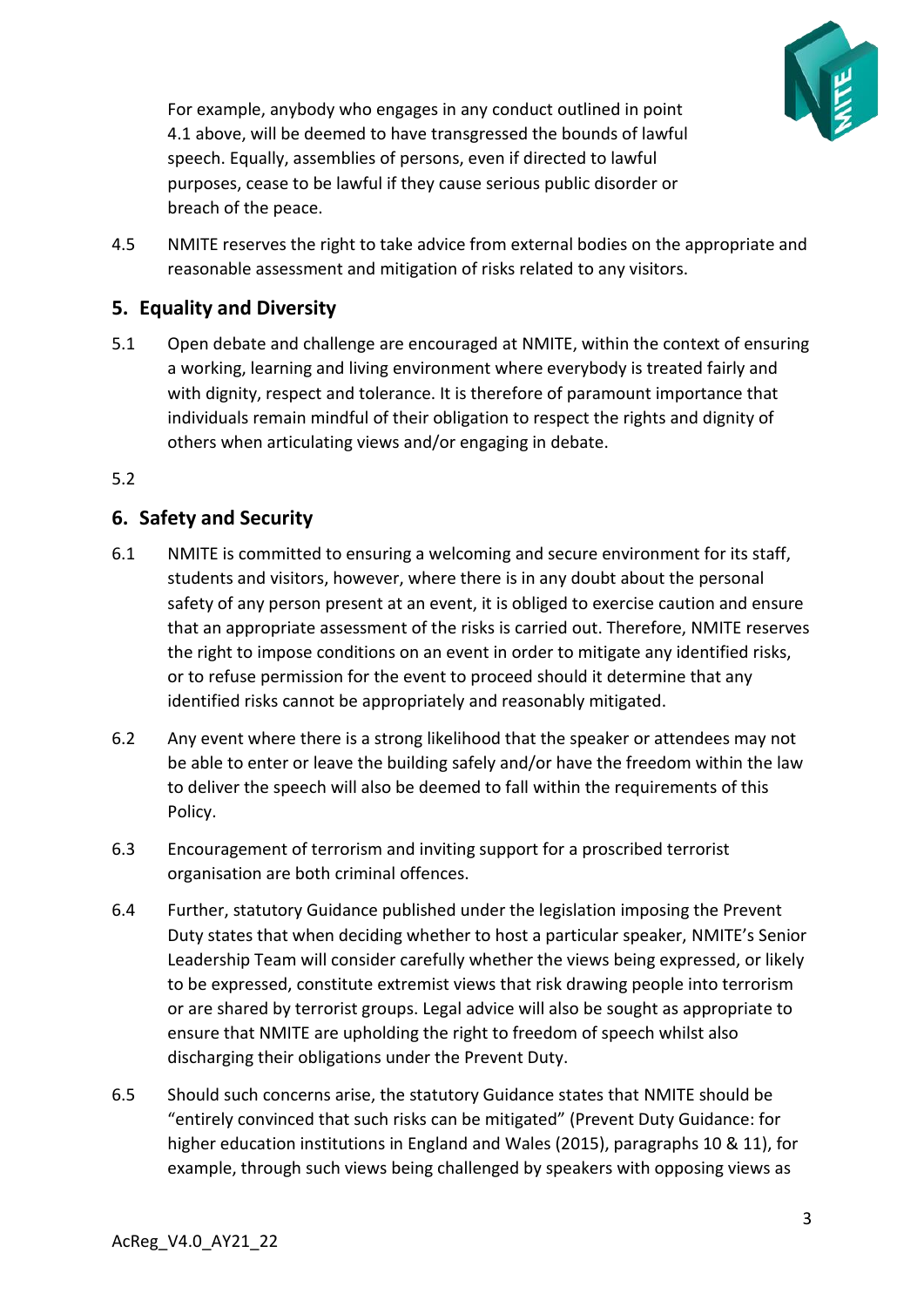

part of the same event. Therefore, in such instances where there is any doubt that such risks cannot be fully mitigated, the statutory Guidance states that caution should be exercised, and the event should not be permitted to proceed.

- 6.6 The duties under Section 43 of the Education (No.2) Act 1986, the Charities Acts and the Counter Terrorism and Security Act 2015, apply to any authorised meetings or gatherings held on NMITE property.
- 6.7 According to the statutory Guidance and for the purposes of this Policy "extremism" is defined as meaning vocal or active opposition to fundamental British values, including democracy, the rule of law, individual liberty, mutual respect, and tolerance of different faiths and beliefs. It also includes the call for the death of members of the armed forces.

## <span id="page-3-0"></span>**7. Supporting Policies and Procedures**

- 7.1 This Policy is supported by the following policies and procedures to enable all members of NMITE and its visitors to exercise freedom of speech whilst being respectful of the diversity of views in the wider community, ensuring a welcoming and secure environment for all, and remaining within the bounds of the law:
	- i. Equality and Diversity NMITE requires all members of its community and its visitors to behave in a way that respects the rights and dignity of others, and to value differences in others and the contribution they make to the working, learning and living environment. The NMITE Equal Opportunities and Dignity at Work Policy sets out the responsibilities of individual members of the NMITE community in this regard and outlines the procedures for dealing with potential breaches of the policy.
	- ii. Academic Freedom please refer to the Academic Freedom Policy Statement. (insert hyperlink)
	- iii. External Speakers In order to ensure that the exercise of free speech remains within the law, the duties under the Education (No.2) Act 1986, the Human Rights Act 1998 and the Prevent Duty, require NMITE to conduct a risk assessment in respect of the following:
		- − events on campus,
		- − external speakers invited to speak on NMITE premises and/or at NMITE organised, affiliated, branded or funded events off campus.
- 7.2 Prior to arranging an event and/or inviting any external speaker, the person organising the event is required to contact NMITE to give notice of the intended activity in order that the necessary risk assessment can be undertaken. A minimum of 20 working days is required for this. Please refer to NMITE's Prevent Strategy for further details.